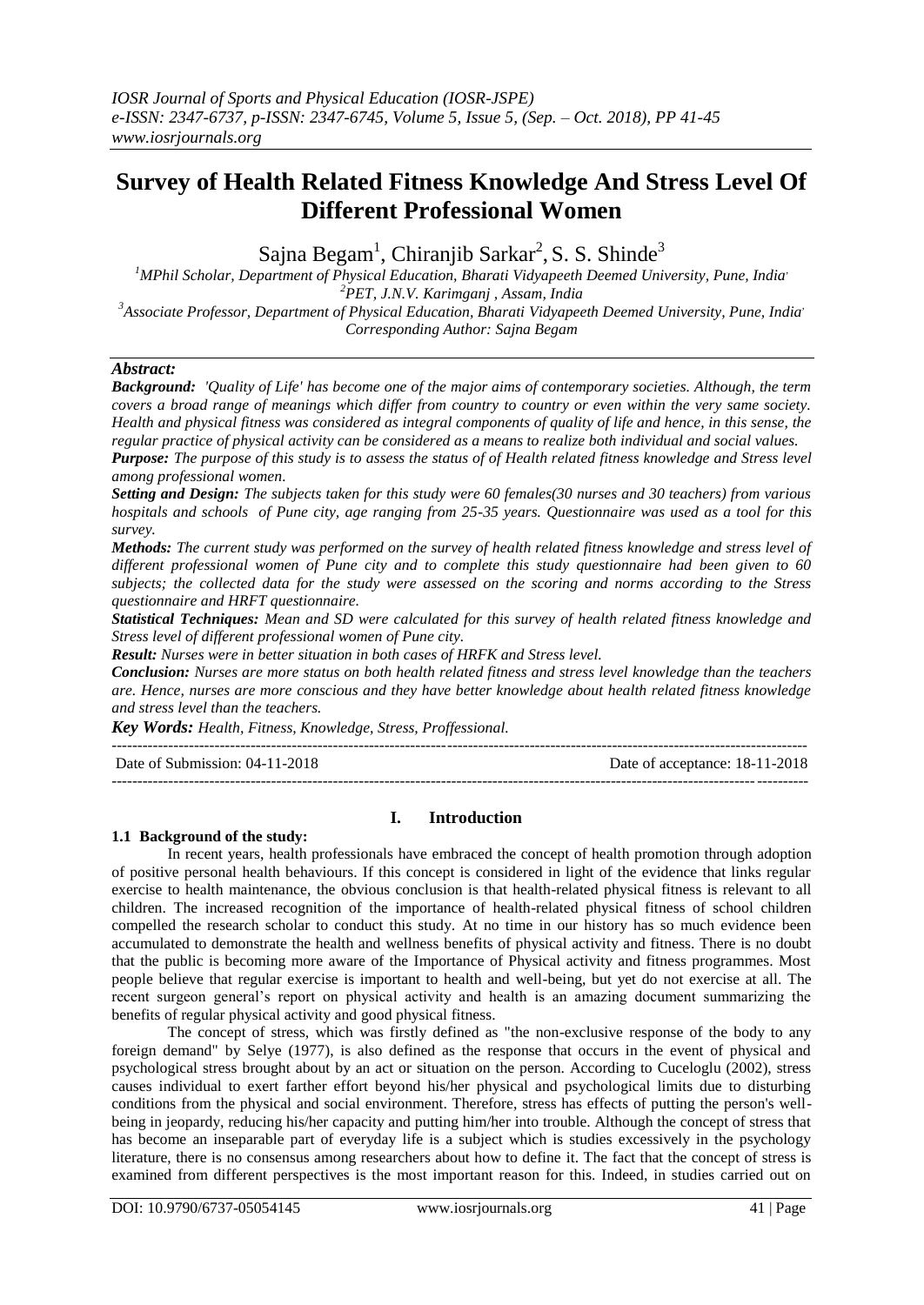stress, it is seen that stress is addressed sometimes as a stimulus, sometimes as a reaction and sometimes as a relationship under different models.

## **1.2 The problem and its social relevance:**

Professional women of different industry, schools, and hospitals have different level of health related fitness knowledge and stress according to their work. According the present context, health related fitness knowledge and stress are very common to those who are rightful subject for the professional working women. Different professional women are not conscious about their health related fitness level and therefore suffering in stress level too. Mentally and psychologically thoughts are very essential which will help the clients to serve their needs in their profession. Therefore, health related fitness knowledge and stress level are the main variable, which will lead to cure the major problem of the society of those who are the professional working women in different sectors. So, the present investigation is, therefore, undertaken to find out the **"Survey of Health related fitness knowledge and stress level of different professional women".**

# **II. Method**

**2.1 Subjects:** The present study was conducted on a maximum of 60 professional women (30 nurses and 30 teachers) from various schools and hospitals from Pune city and their ages were between 25-35 years.

**2.2 Variables of the study:** The variables for the present study are as under-

- Health related fitness knowledge.
- Stress level.

**2.3 Tool used:** A standard questionnaire for the following variables are:

- **Stress Level:** Stress questionnaire by the International stress management association (ISMA).
- **Health Related Fitness Knowledge:** HRFT Questionnaire by Dr. T.K Bera.

**2.4 Procedure:** A total number of 60 female subjects (30 nurses and 30 teachers) were selected randomly from various hospitals and schools of Pune city to conduct the test. The test was conducted through the questionnaire on both nurses and teachers. They were given the questionnaire separately and thus the data were collected.

#### **III. Results**

The detailed analysis of the data is presented in this chapter. The data collected from the subject were arranged in a tabular form and to find out the Health related fitness knowledge and stress level status of the teacher and nurse. Mean and SD were calculated to find out the overall value. The entire analysis of the data was done based on the objective of the study. The data were obtained by administrating "Health related fitness knowledge and stress level questionnaire" followed by its norms to the subject. The scores were obtained by using the key as suggested by the authors of the questionnaires.

**3.1Findings:** The statistical results of the Survey of health related fitness knowledge and stress level of nurses and teachers have been presented in tables 1 & 2.

| <b>GROUP</b>  | NO. | <b>MEAN</b> | <b>SD</b> |
|---------------|-----|-------------|-----------|
| Teachers      | 30  | 52.53       | 6.63      |
| <b>Nurses</b> | 30  | 52.8        | 11.34     |

**TABLE-01 STATUS OF THE HEALTH RELATED FITNESS KNOWLEDGE OF NURSES AND TEACHERS**

The above table shows the mean of the HRFK of Teachers (52.53) and Nurses (52.80), standered deviations (6.63  $\&$  11.34) and DF (58). Since the Mean of the nurses are slightly greater than mean of the teachers, there is slightly difference between the Health related fitness knowledge of Nurses and Teachers. Nurse's HRFK is slightly better than Teacher's HRFK.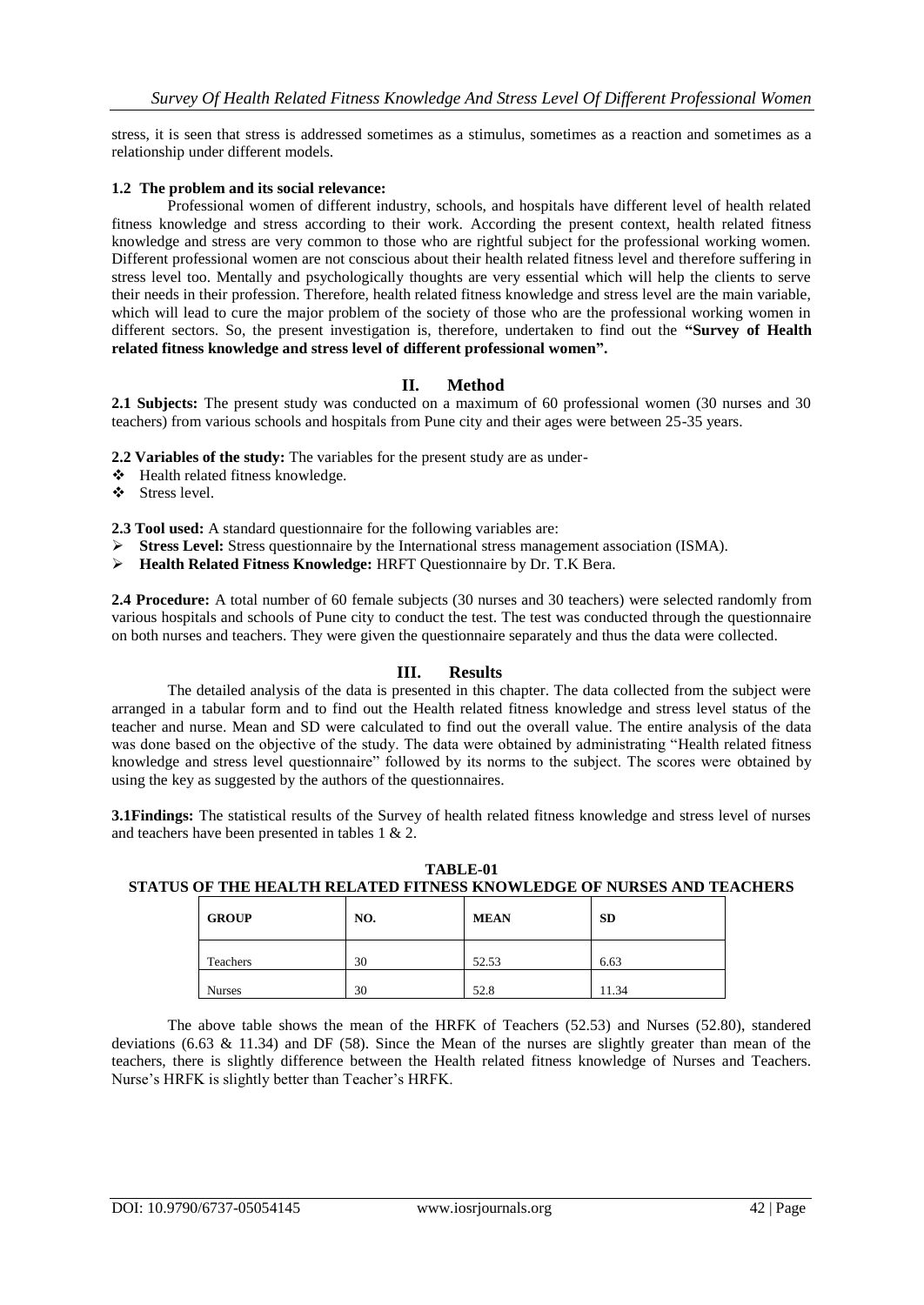## **GRAPHICAL REPRESENTATION OF THE HEALTH RELATED FITNESS KNOWLEDGE OF NURSES AND TEACHERS**



**Figure-01**

**TABLE-02 STATUS OF THE STRESS LEVEL OF NURSES AND TEACHERS**

| <b>GROUP</b>  | NO. | <b>MEAN</b> | <b>SD</b> |
|---------------|-----|-------------|-----------|
| Teachers      | 30  | 12.23       | 3.45      |
| <b>Nurses</b> | 30  | 12.13       | 4.04      |

 The above table shows the mean of the Stress level of Teachers (12.23) and Nurses (12.13), standered deviations (3.45 & 4.04 ) and DF (58). Since the Mean of the nurses are slightly lower than mean of the teachers, there is slightly difference between the Stress level of Nurses and Teachers. Nurse's Stress level is slightly better than Teacher's Stress level.

# **GRAPHICAL REPRESENTATION OF THE STRESS LEVEL OF NURSES AND TEACHERS Figure-02**

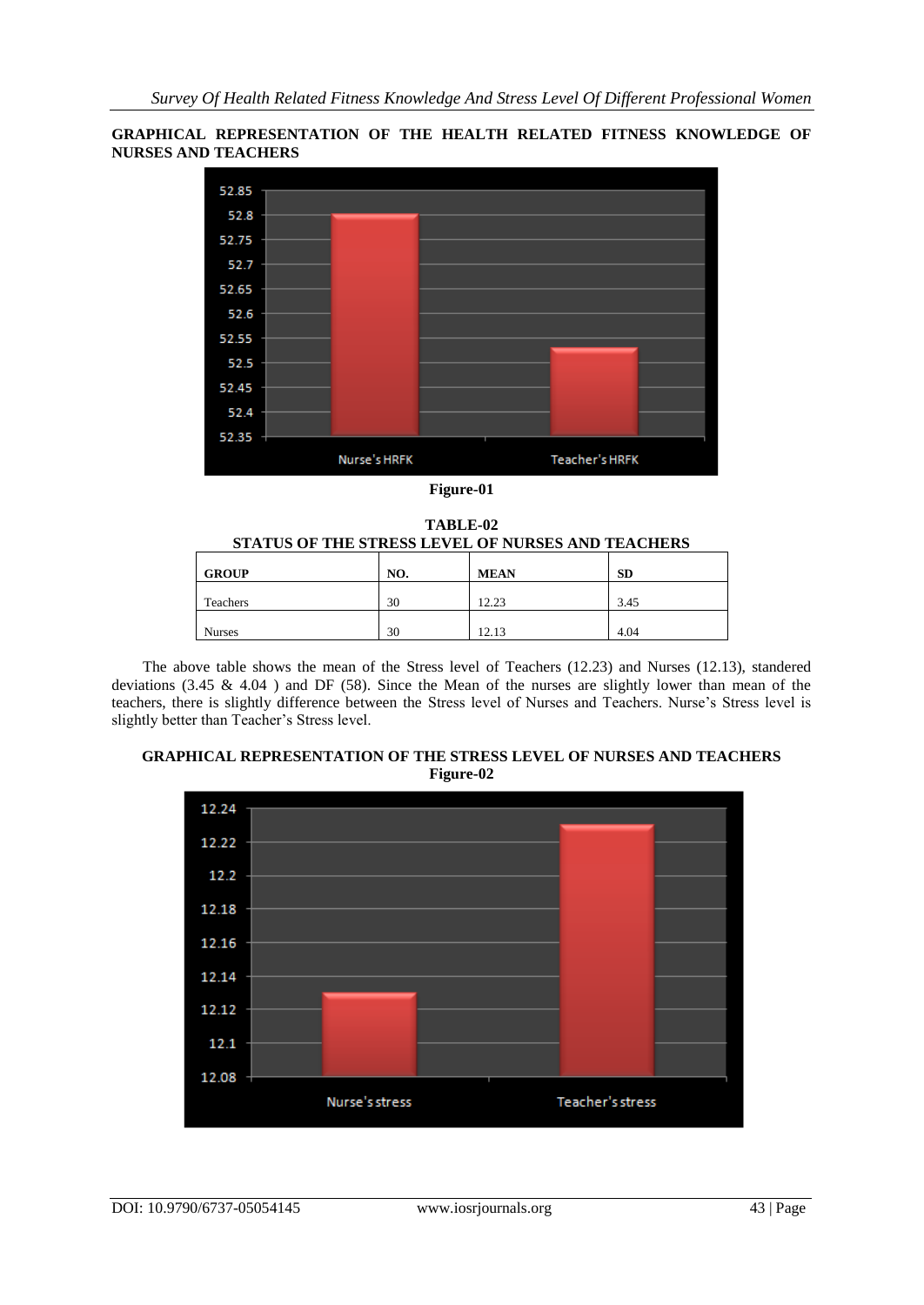## **3.2Discussion of findings**

The study took an attempt on the Survey of health related fitness knowledge and stress level of nurses and teachers. The main purpose of this study was to check the health related fitness knowledge and stress level variables at a limited and certain level.

From the comparison of Health related fitness knowledge of Teachers and nurses the researcher found that the mean of teachers was (52.53) and the mean of nurses was (52.80), hence there was slightly difference of HRFK between nurses and teachers. The nurses have better knowledge of HRFK than the teachers. From the comparison of stress level of the teachers and nurses the researcher found that the mean of teachers was (12.23) and the mean of nurses was (12.13), hence there was slightly difference of stress level between teachers and nurses. The nurses are suffering from low stress level than the teachers.

# **IV. Conclusion**

On the basis of findings of the present study, the following conclusions are drawn:

- $\triangleright$  The study reveals that the status of Health related fitness knowledge and Stress level of different professional women of Pune city. Nurses were in better situation in both cases of HRFK and Stress level.
- $\triangleright$  In case of HRFK the mean of teachers and nurses were 52.53 & 52.80. Nurses are in better situation than teachers.
- In case of Stress level the mean of teachers and nurses were 12.23 & 12.13. Nurses have low stress level than teachers.
- $\triangleright$  The appearance of this type of results of teachers may be due to daily hectic schedule in the school. Hence, all the teachers should be aware of health related fitness knowledge so that they can reduce the level of stress in their daily busy life.

[Bennie JA](https://www.ncbi.nlm.nih.gov/pubmed/?term=Bennie%20JA%5BAuthor%5D&cauthor=true&cauthor_uid=28364213) et.al (2017) examined that the sources of practice knowledge fitness trainers use to inform their training methods and update knowledge. This study aims to describe sources of practice knowledge among Australian fitness trainers. Respondents reported the frequency of use of eight sources of practice knowledge (e.g. fitnessmagazines, academic texts). In a separate survey, exercise science experts  $(n = 27)$  ranked each source as either (1) 'high-quality' or (2) 'low-quality'. Proportions of users of 'high-quality' sources were calculated across demographic (age, sex) and fitness industry-relatedcharacteristics (qualification, setting, role). A multivariate logistic regression analysis assessed the odds of being classified as a user of highquality sources, adjusting for demographic and fitness industry-related factors. Out of 1185 fitness trainers (response rate  $= 13.0\%$ ), aged 17-72 years, 47.6% (95% CI, 44.7-50.4%) were classified as frequent users of high-quality sources of practice knowledge. In the adjusted analysis, compared to trainers aged 17-26 years, those aged  $\geq 61$  years (OR, 2.15; 95% CI, 1.05-4.38) and 40-50 years (OR, 1.54; 95% CI, 1.02-2.31) were more likely to be classified as a user of high-quality sources. When compared to trainers working in large centres, those working in outdoor settings (OR, 1.81; 95% CI, 1.23-2.65) and medium centres (OR, 1.59; 95% CI, 1.12- 2.29) were more likely to be classified as users of high-quality sources. Our findings suggest that efforts should be made to improve the quality of knowledge acquisition among Australian fitness trainers.

[Bermejo-Cantarero A.](https://www.ncbi.nlm.nih.gov/pubmed/?term=Bermejo-Cantarero%20A%5BAuthor%5D&cauthor=true&cauthor_uid=28328839) et.al (2017) suggested that Health related quality of life (HRQoL) is a subjective, multidimensional and changing over time construct. When HROoL is decreased, a child is less likely to be able to develop normally and mature into a healthy adult. Physical inactivity is a priority public healthproblem. Evidence suggests how even moderate levels of physical activity or high fitness levels are associated with benefits for the health in children and adolescents. The aims of this systematic review are to examine the evidence about the relationship between physical activity, sedentary behavior, and fitness with HRQoL, and estimate the effects of interventions that have tested the effectiveness of the increase of the physical activity, the improvement of the physical fitness or the avoidance of sedentary behaviors inHRQoL in healthy subjects aged under 18 years old. This systematic review and meta-analysis protocol was conducted following the preferred reporting items for systematic review and meta-analysis protocols (PRISMA-P) statement. To identify relevant studies, the following electronic databases will be searched: MEDLINE, EMBASE, Cochrane Database, Web of Science, and PEDro. Reference lists of relevant studies will be examined for links to potential related articles. The methodological quality of the observational included studies will be scored using a quality assessment checklist. For the intervention studies, the risk of bias will be estimated using The Cochrane Collaboration tool for assessing risk of bias. Reviewers will determine whether a meta-analysis is possible when data have been extracted. If it is, subgroup analyses will be carried out by age and socioeconomic status, and by the different dimensions of the HRQoL. If is not possible, a descriptive analysis will be conducted. To our knowledge, this systematic review and meta-analysis will be the first that synthesizes the existing results about the relationship between physical activity, sedentary behavior, physical fitness, and HRQoL, and the effect of physical activity interventions on HRQoL, in healthy subjects under 18 years old. This study will clarify this relationship and will provide evidence for decision-making.